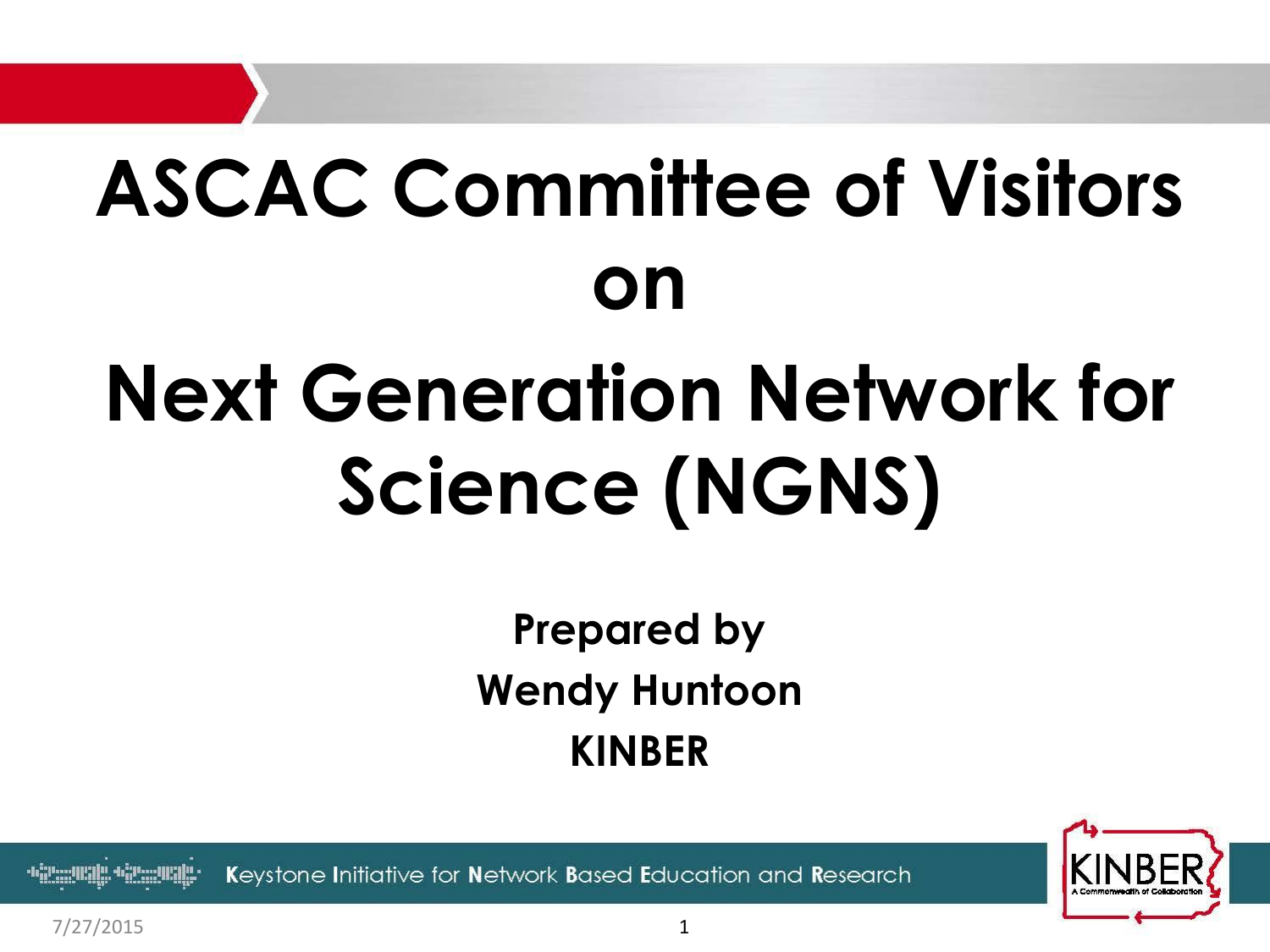### **Background**

To help the research communities make efficient and effective use of current and future computing capabilities, ASCR also supports a basic research program in Networking. To ensure the integrity of this research program the ASCAC Committee of Visitors (COV) will review the management processes for the Next Generation Networking for Science (NGNS) elements of the ASCR program with the report due by the November 2015 ASCAC Meeting

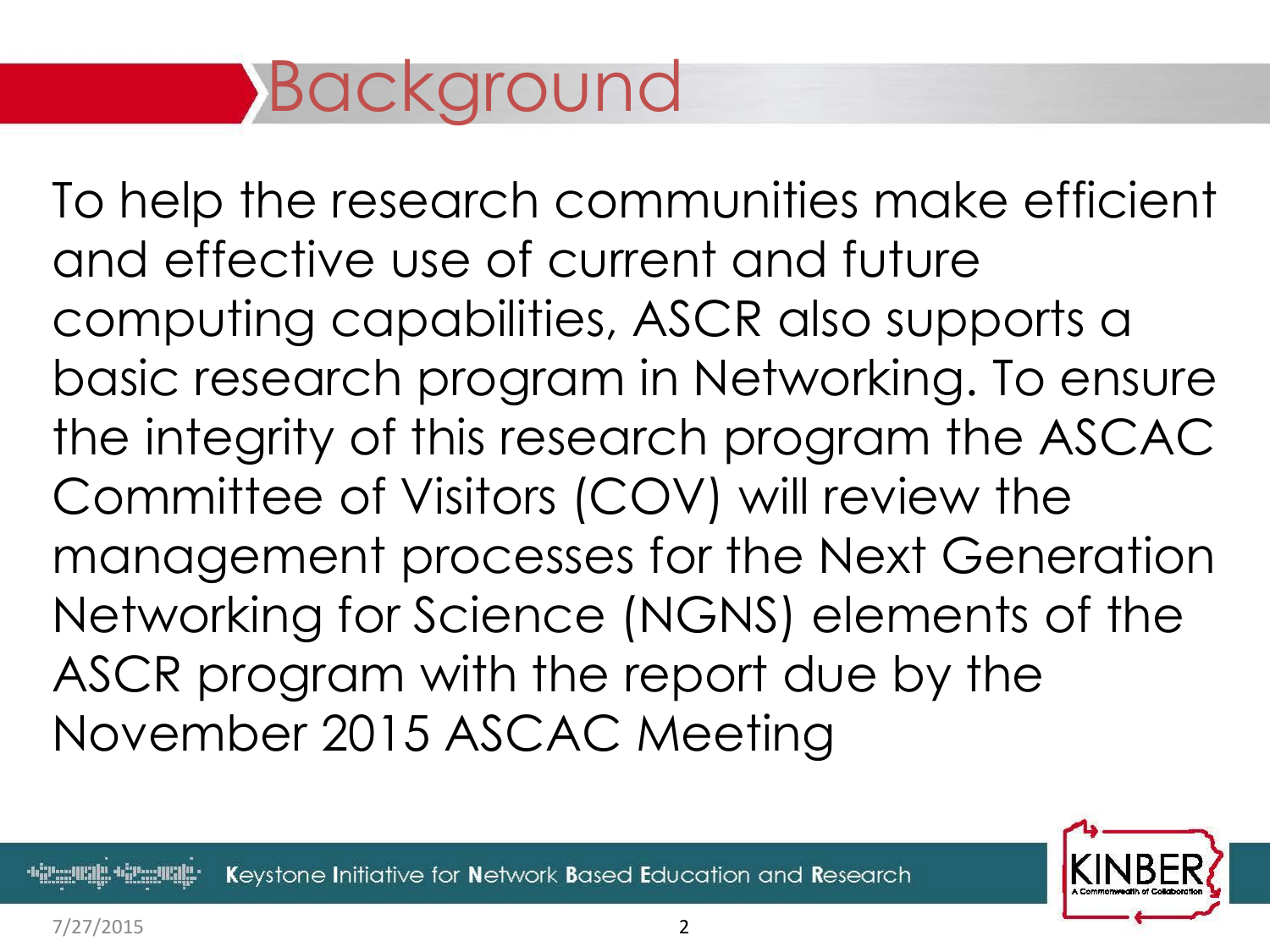### The Charge

#### The Committee should

- assess the operations of the Networking programs during the fiscal years 2011, 2012, 2013 and 2014.
- Examine both DOE laboratory projects and university projects.



Keystone Initiative for Network Based Education and Research

7/27/2015 3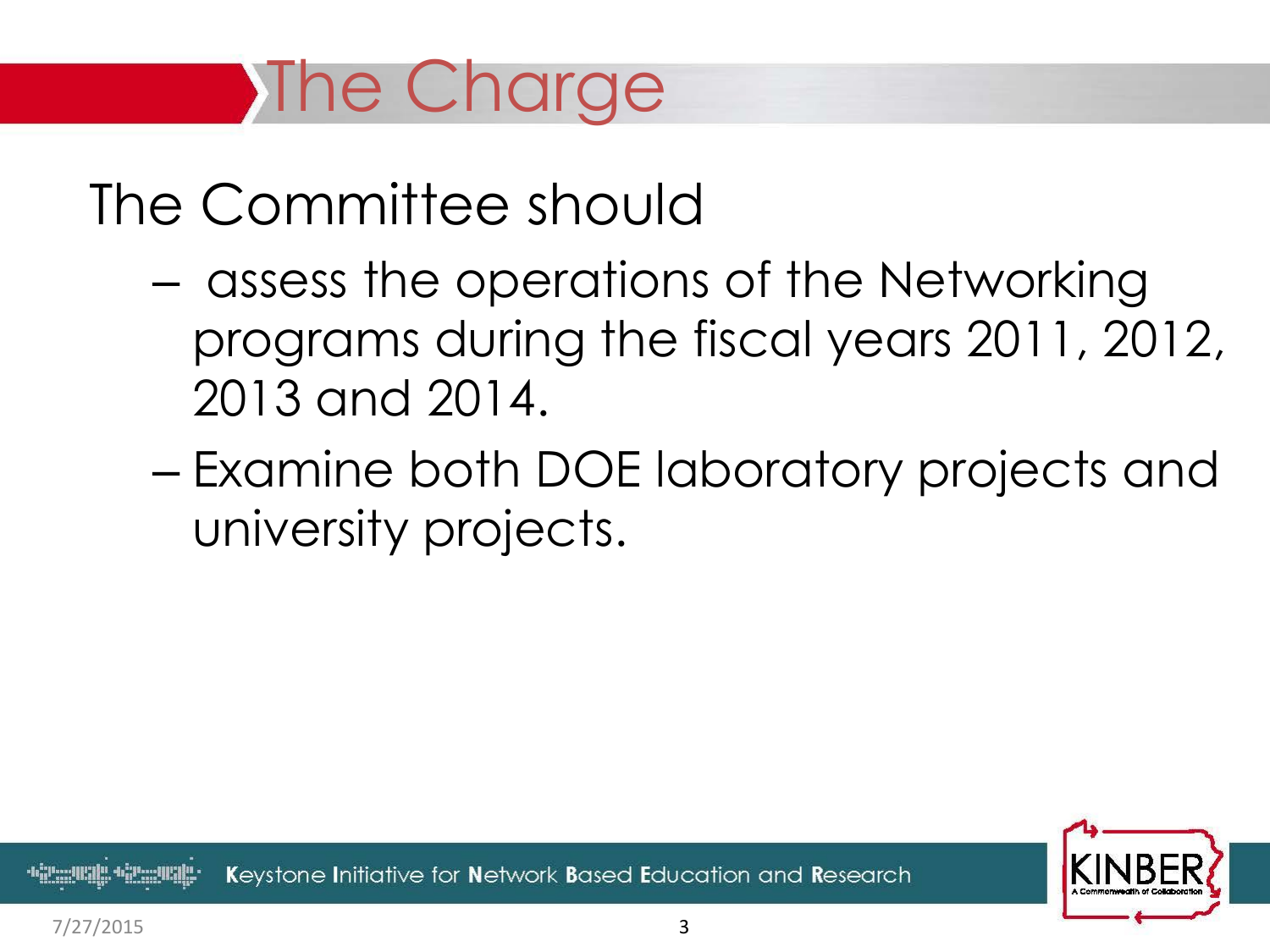### The Charge

For both the DOE laboratory projects and the university projects, assess the efficacy and quality of the processes used to: (a) solicit, review, recommend, and document proposal actions, and (b) monitor active projects and programs.



Keystone Initiative for Network Based Education and Research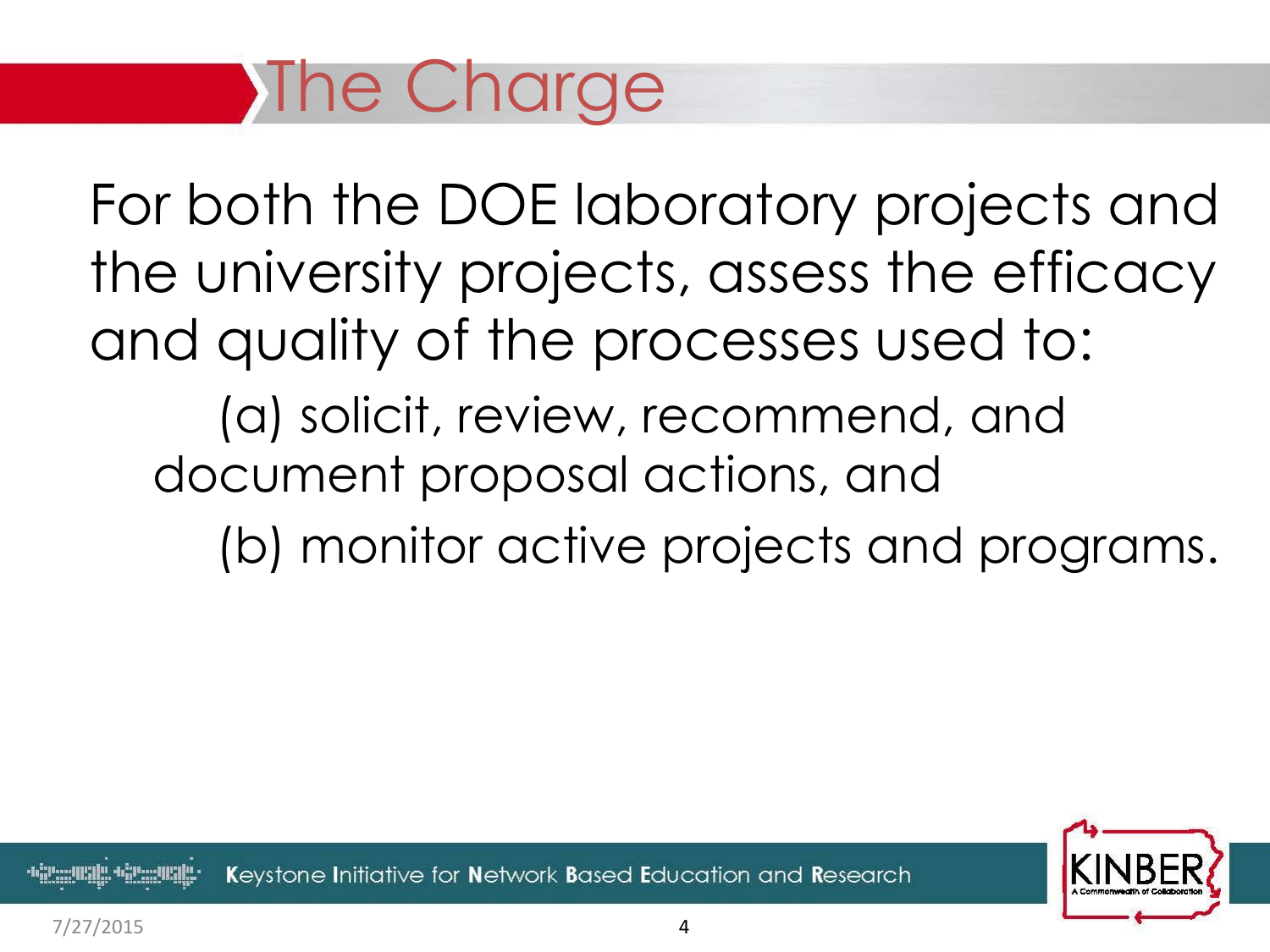Within the boundaries defined by DOE missions and available funding, comment on how the award process has affected:

(a) the breadth and depth of portfolio elements,

(b) the degree to which the program is anticipating and addressing emerging challenges from large-scale scientific facilities and collaborations in support of the DOE missions, and

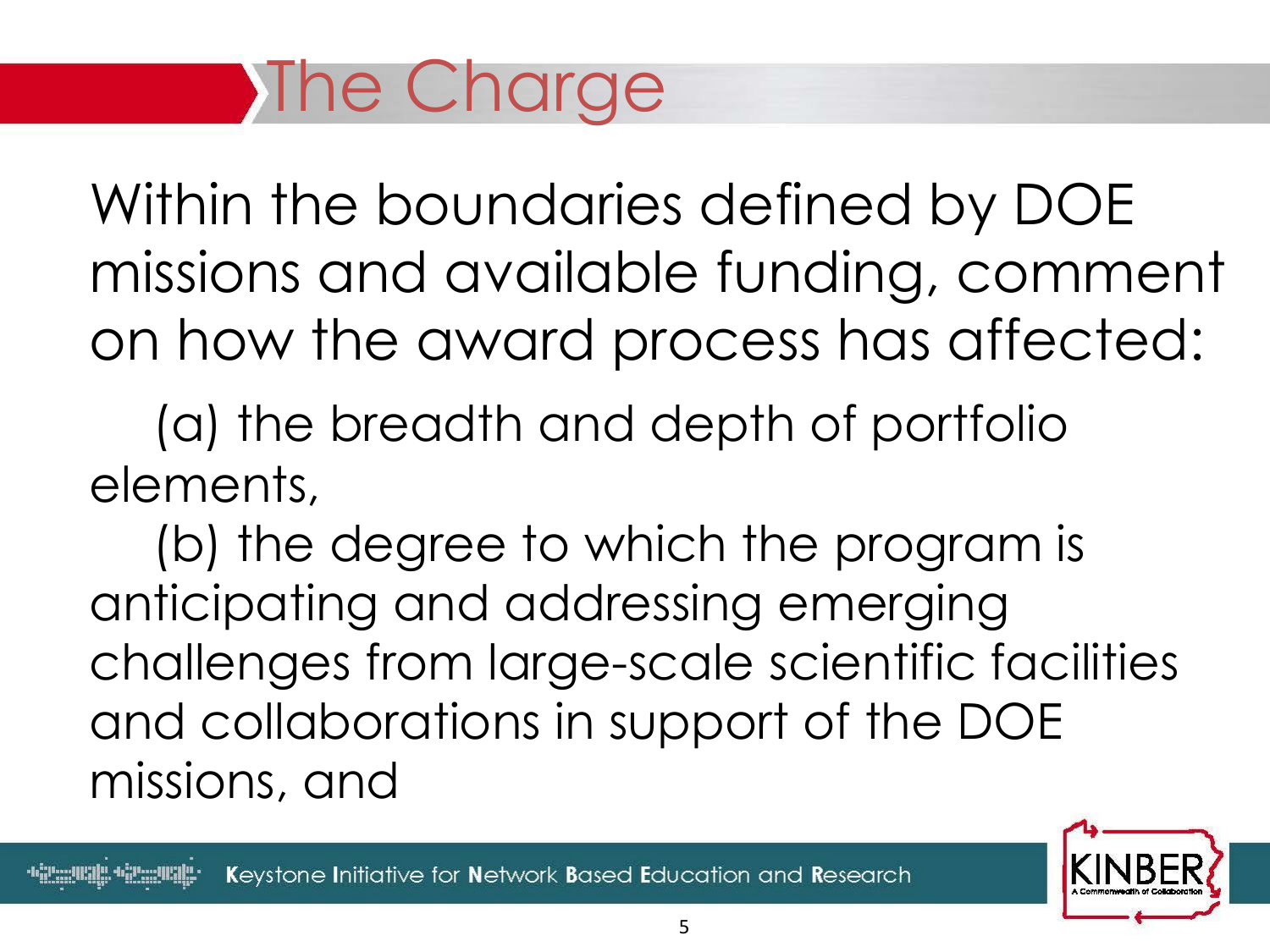### **The Charge**

(c) the national and international standing of the program with regard to other computer science research programs that are also focused on high performance networking tools and middleware for science.



Keystone Initiative for Network Based Education and Research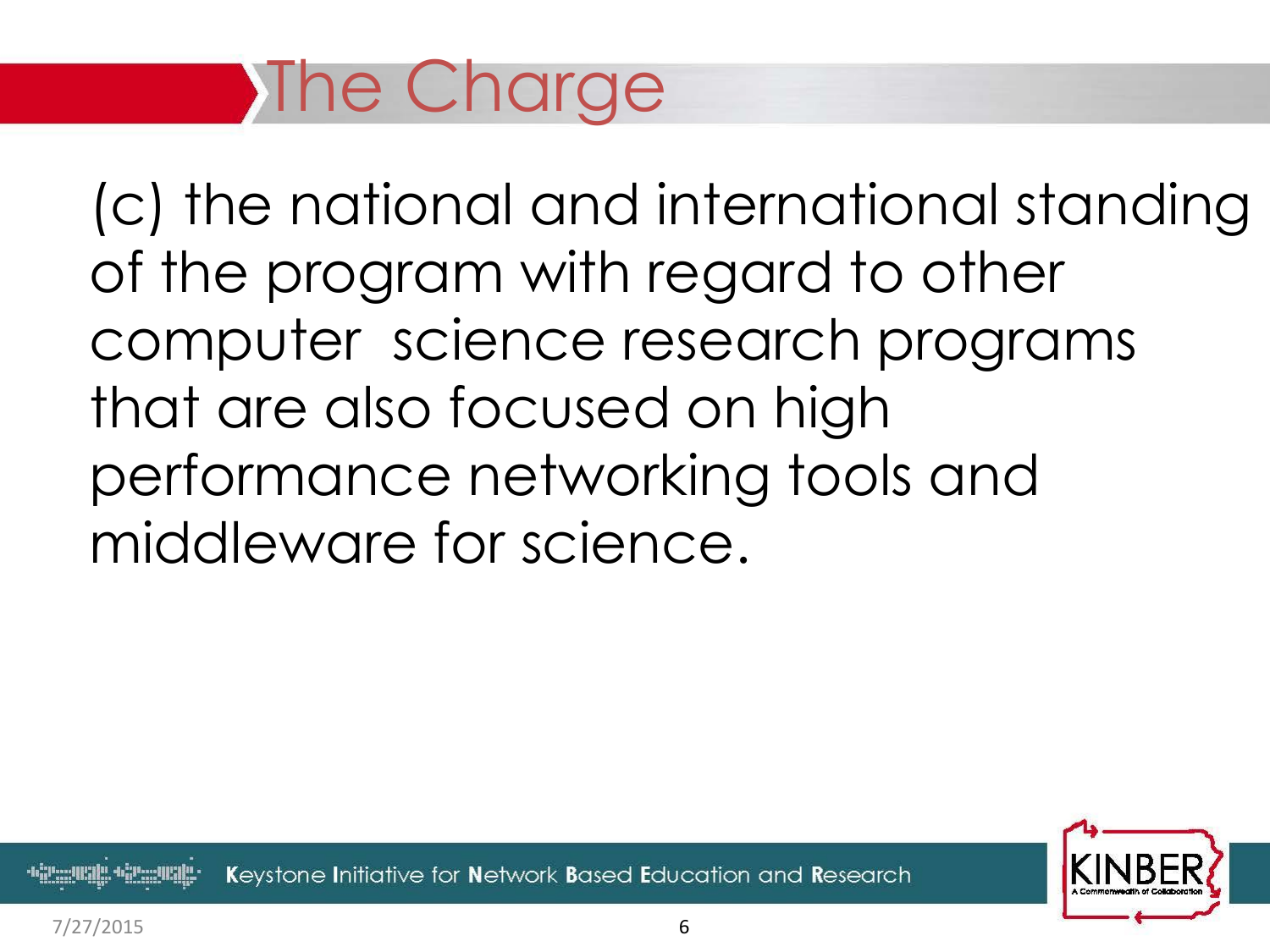### The Committee

| <b>Committee Member</b> | <b>Affiliation</b>    |
|-------------------------|-----------------------|
| <b>Martin Berzin</b>    | University of Utah    |
| <b>Vint Cerf</b>        | Google                |
| <b>Wendy Huntoon</b>    | <b>KINBER</b> (chair) |
| Jerry Jansen            | <b>NOAA</b>           |
| <b>Marla Meehl</b>      | <b>NCAR</b>           |
| <b>Anne Richeson</b>    | CenturyLink           |
| <b>Kevin Thompson</b>   | <b>NSF</b>            |

Keystone Initiative for Network Based Education and Research <u>guals officials (</u>